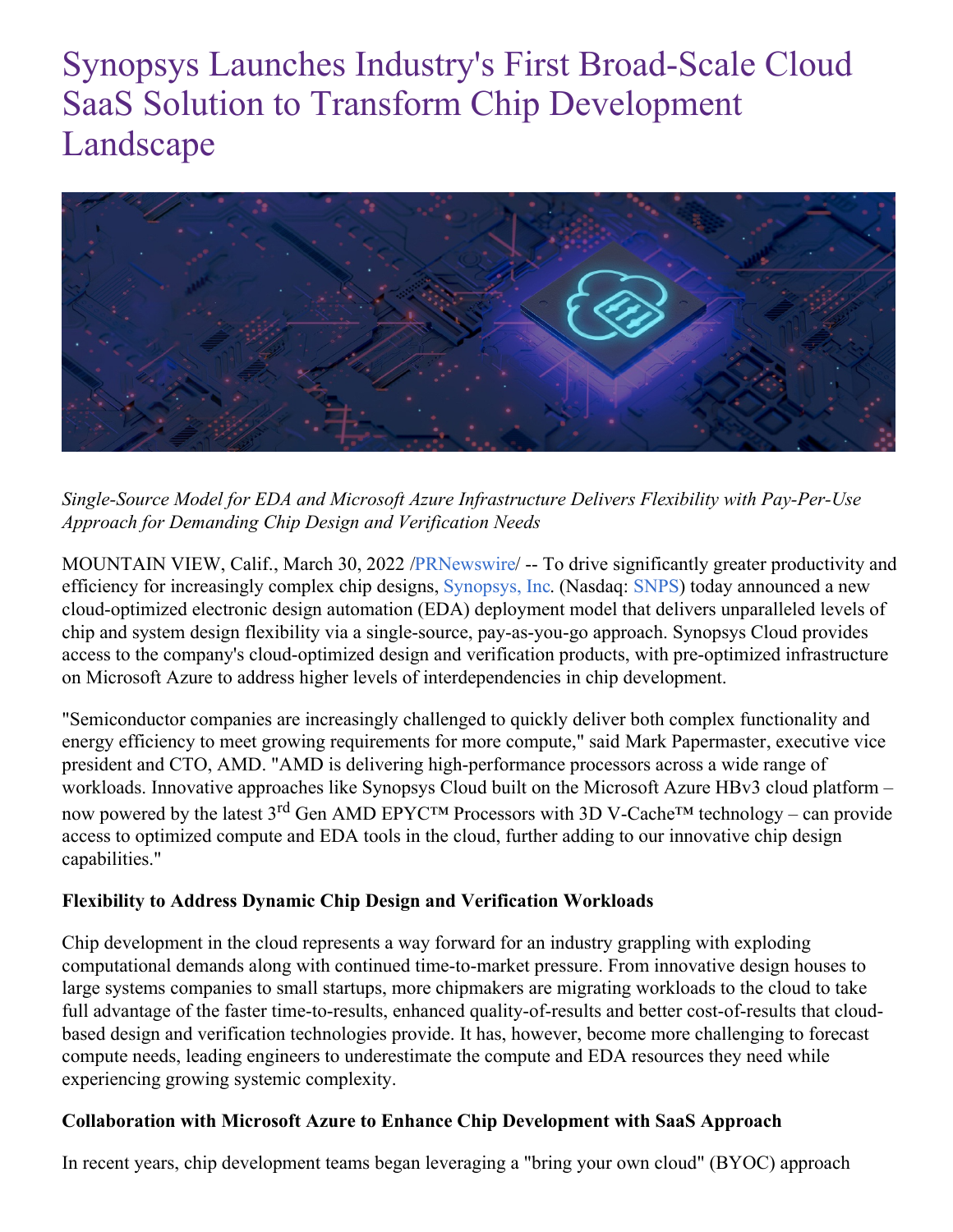offered by Synopsys and other EDA vendors, where chip development teams are required to source compute infrastructure from public cloud service providers and are frequently constrained by pre-defined design and verification capacity. Synopsys is working closely with its preferred cloud partner, Microsoft, to transform the landscape through a software-as-a-service (SaaS) chip development solution on the Microsoft Azure cloud computing platform. With the SaaS approach, customers can directly access and pay as they go for cloud compute resources and for any Synopsys cloud-enabled design and verification product.

Customers who already have cloud resources through a BYOC model can also take advantage of Synopsys Cloud and its pay-per-use cloud-enabled EDA tools. The collaboration with Microsoft Azure will enable design teams to benefit from flexibility and faster time-to-market, addressing today's systemic complexities in chip design and verification. [Read](https://c212.net/c/link/?t=0&l=en&o=3488542-1&h=824083799&u=https%3A%2F%2Fazure.microsoft.com%2Fen-us%2Fblog%2Faccelerate-silicon-design-innovation-on-azure-with-synopsys-cloud&a=Read+more) more from Microsoft about this collaboration and its benefits.

#### **Streamlining the Foundry Collateral Process**

Synopsys is working together with major foundries to streamline access to required manufacturing collateral for use with its cloud-optimized products. The roadmap for the collaboration aims to provide customers with a flexible, cloud-optimized approach for accessing and managing foundry collateral.

"Our new Synopsys Cloud offering promises to be transformative, providing designers the ability to scale up or down in response to their dynamic chip design and verification needs," said Sassine Ghazi, president and chief operating officer at Synopsys. "As more design flows incorporate AI, requiring even more resources, the virtually unlimited compute and EDA access we're providing will lay the foundation for new levels of semiconductor innovation while delivering a flexible, secure chip development environment for future demands."

Rani Borkar, Corporate Vice President, Azure Hardware Systems & Infrastructure at Microsoft added, "Addressing systemic complexity along with interdependent design flows in chip design requires more compute and EDA resources than ever before. Microsoft Azure continues to scale its high-performance computing infrastructure with the availability, affordability and capacity to handle advanced chip design and verification workloads. The Synopsys Cloud software-as-a-service solution has been purpose-built on Microsoft Azure for EDA workloads, delivering a flexible design and verification environment to foster the productivity that design teams need."

### **Experience Synopsys Cloud**

Companies can sign up for [Synopsys](https://c212.net/c/link/?t=0&l=en&o=3488542-1&h=798035843&u=https%3A%2F%2Fwww.synopsys.com%2Fcloud.html&a=Synopsys+Cloud) Cloud immediately.

## **About Synopsys**

Synopsys, Inc. (Nasdaq: SNPS) is the Silicon to Software™ partner for innovative companies developing the electronic products and software applications we rely on every day. As an S&P 500 company, Synopsys has a long history of being a global leader in electronic design automation (EDA) and semiconductor IP and offers the industry's broadest portfolio of application security testing tools and services. Whether you're a system-on-chip (SoC) designer creating advanced semiconductors, or a software developer writing more secure, high-quality code, Synopsys has the solutions needed to deliver innovative products. Learn more at [www.synopsys.com.](https://c212.net/c/link/?t=0&l=en&o=3488542-1&h=4084069267&u=http%3A%2F%2Fwww.synopsys.com%2F&a=www.synopsys.com)

## **Editorial Contact:**

Simone Souza Synopsys, Inc. 650-584-6454